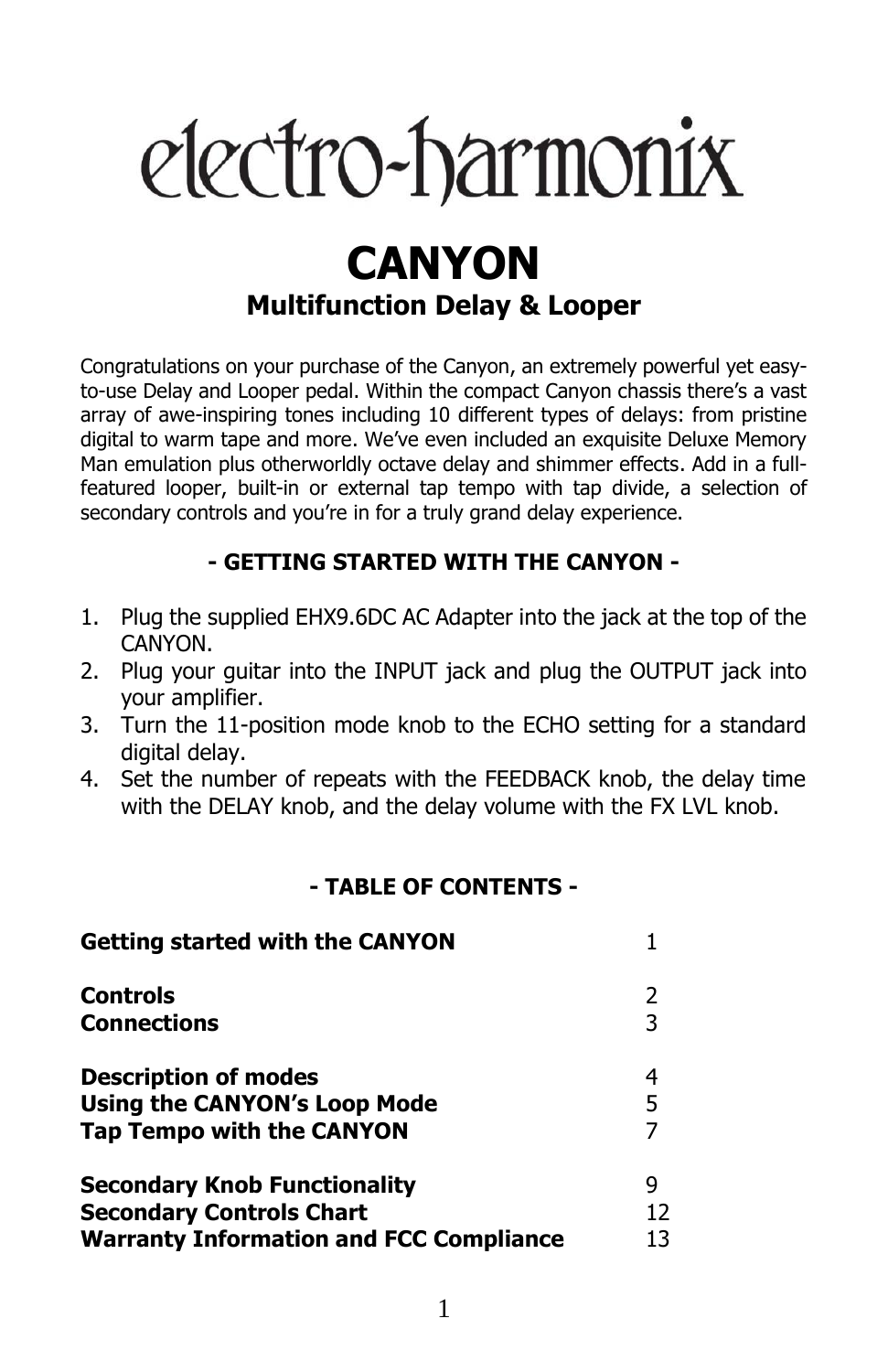#### **- CONTROLS -**

**FX LVL Knob** – Controls the output volume of the delay effect. When this knob is at the minimum position, the output is only your dry signal. As the knob is turned up, the delay output increases in volume. As the knob is turned past 2 o'clock, the dry signal decreases in volume. When the knob is at the maximum position, the output is only the delay output. Note: in S/H and LOOP modes, the dry signal remains at unity volume even as FX LVL is turned to maximum

**DELAY Knob** – Controls the delay time of the CANYON, from a minimum position of 5 milliseconds to a maximum of 3 seconds.

**FEEDBACK Knob** – Controls the number of repeats of the delayed signal. As this knob is turned clockwise, the number of repeats increases.

In S/H mode, this knob controls the pluck detection sensitivity. As the knob is turned clockwise, the sensitivity increases.

In LOOP mode, this knob controls how much of the existing loop is preserved when overdubbing. As the knob is rotated clockwise, more of the existing loop is preserved. At the maximum position, the loop will stay the same volume while overdubbing.

**MODE Knob** – This knob is an 11-position rotary switch that selects which of the CANYON's delay modes is active.

**TAP/DIVIDE Switch and LED** – This switch controls the Tap Divide setting. When the delay time is set using tap tempo, this button controls the division of the tapped tempo. Press the switch to cycle through the Tap Divide options, which are indicated by the LED color. Red indicates quarter notes, orange indicates dotted eighth notes, and green indicates eighth notes. If the LED does not change color when pressing this switch, internal Tap Tempo is disabled. See "Tap Tempo with the CANYON" on page 7 for the details of tap tempo use.

**Footswitch** – Press this footswitch to switch the pedal between bypass and effect modes. When the pedal is in effect mode, the LED will be lit. The footswitch can also be used to set the delay time by tapping it at least two times. This functionality is enabled from the factory, but can be disabled. See "Tap Tempo with the CANYON" on page 7 for details.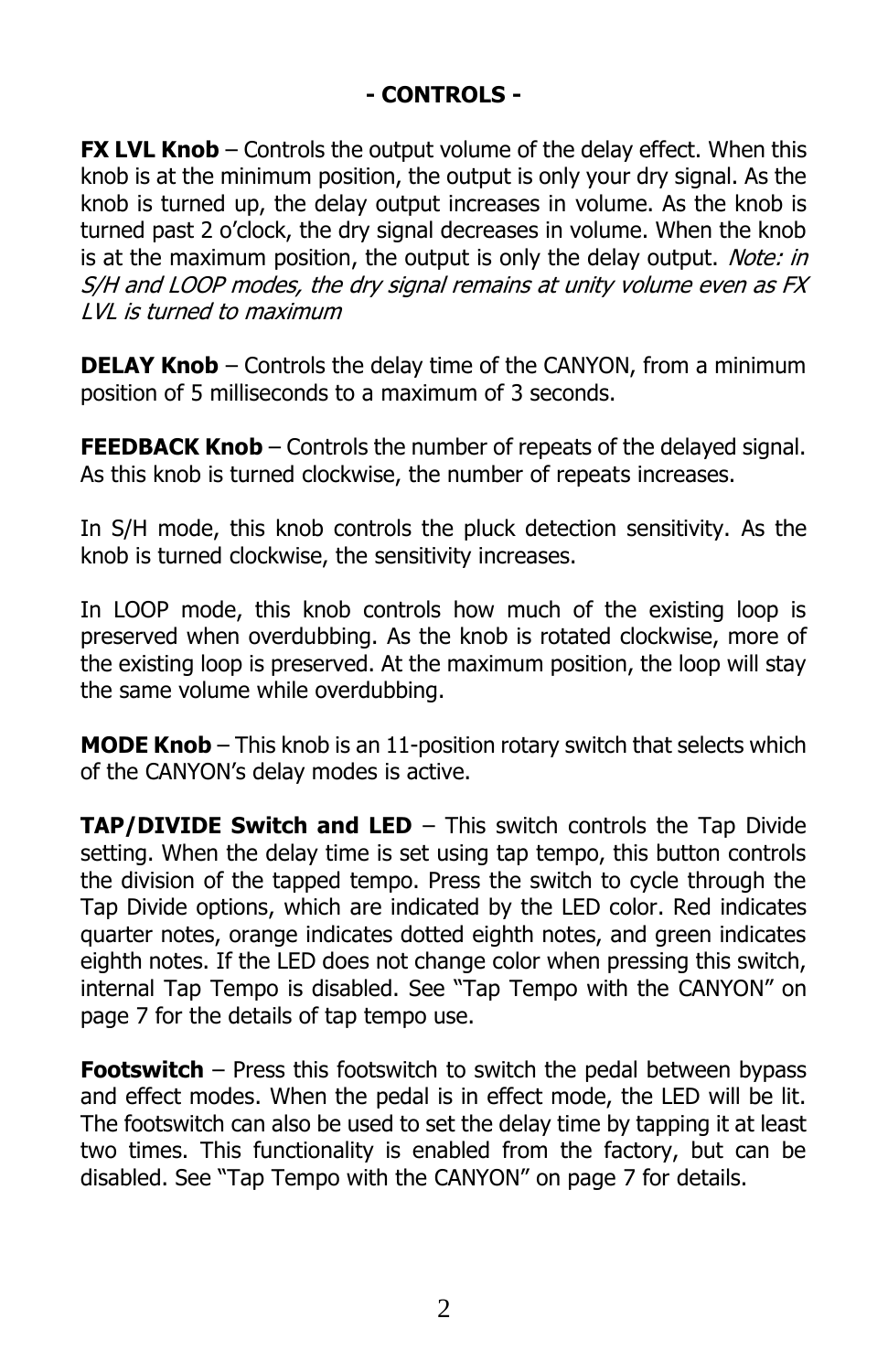**TAILS Switch** – The CANYON allows you to choose whether delayed echoes continue to repeat or stop immediately after the pedal is switched to bypass. To control this, remove the CANYON's bottom cover and locate the small slide switch on the bottom of the board labeled "TAILS."

When Tails are set to ON, the echoes will continue to repeat after the pedal is switched to bypass, with the number of repeats set by the FEEDBACK knob. Anything you play after entering bypass will not repeat. If the pedal is set for infinite feedback (i.e. the FEEDBACK knob is set to maximum) the repeats will continue until you turn the FEEDBACK knob down or switch to a different mode.

**Note:** In Sample/Hold mode, repeats will not continue indefinitely when Tails are ON. The repeats will fade out over half a second.

When Tails are set to OFF, all repeats will stop as soon as the bypass switch is pressed, regardless of the FEEDBACK knob setting.

#### **- CONNECTIONS -**

**INPUT Jack** – This ¼" jack is the audio input of the CANYON. The input impedance is  $1M<sub>\Omega</sub>$ .

**OUTPUT Jack** – This 1/4" jack is the audio output of the CANYON. The output impedance is  $680\Omega$ .

**TAP IN Jack** – Connect an external momentary footswitch to this 1/4" jack to control the delay time by tapping in a tempo. The external switch should be normally open. Upon engaging the switch, it should create a short circuit between the Tip and Sleeve of the plug. See "Tap Tempo with the CANYON" on page 7 for details on using Tap Tempo.

**9V Power Jack** – Plug the output of the CANYON's supplied EHX9.6DC 200mA AC adapter in the 9V power jack located at the top of the pedal. The CANYON requires 150mA at 9VDC with a center-negative plug.

#### **- DESCRIPTION OF MODES -**

**ECHO** – This mode is a simple digital delay, in which each delayed repeat sounds exactly like the previous one, and the repeats gradually decrease in volume.

**MOD** – Modulated delay – This mode is the same as the ECHO mode, but with added modulation to the delayed repeats to give the delayed tone complexity and warmth.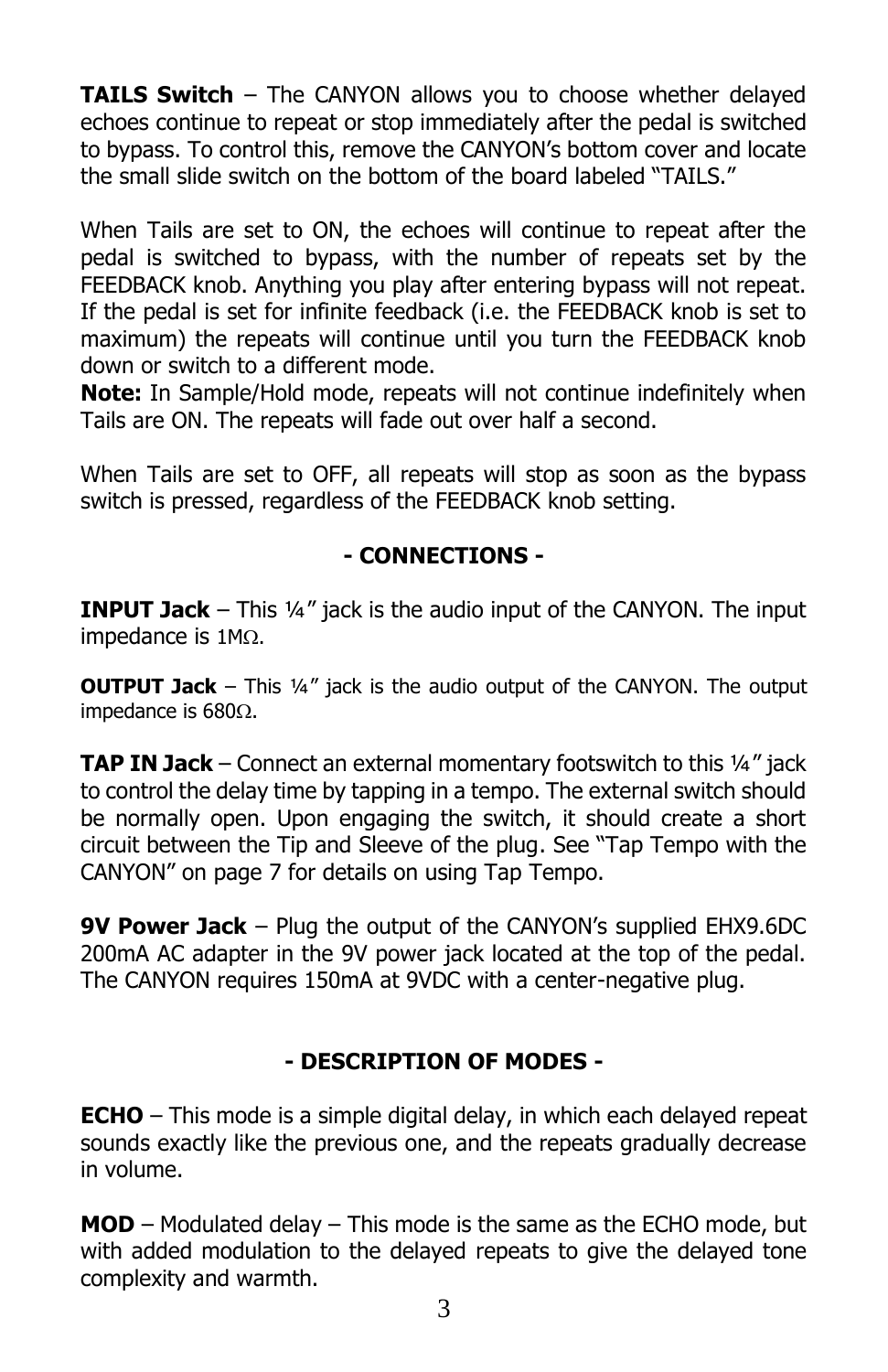**MULTI** – Multi-tap delay – In this mode, each repeat of the delayed signal occurs at exactly the same volume. The FEEDBACK knob sets the total number of constant-volume repeats.

**REVRS** – Reverse delay – Echoes will play back in reverse. This is an intelligent reverse echo: it studies your playing so that it can produce reversed echoes that best suit your delay time setting. **Tip**: Use the CANYON's Secondary Knob Mode to adjust the sensitivity of the intelligent pluck detection algorithm.

**DMM** – Deluxe Memory Man – This is a faithful emulation of the tone of the EHX Deluxe Memory Man bucket brigade analog delay pedal. Organic echoes transform as they repeat, and lush modulation is available using the Secondary Knob Mode.

**TAPE** – Tape delay – This mode simulates the prized analog tape echo units of the 1970s. Echoes degrade and distort as they repeat, as tape Wow and Flutter provide true tape character.

**VERB** – Reverb plus delay – In this mode, each echo also has plate reverb applied to it. **Tip:** Turn FEEDBACK all the way down to get a pure reverb effect, where DELAY controls the pre-delay of the reverb.

**OCT** – Octave delay – In this mode, each repeat is progressively pitch shifted up one octave. **Tip:** A sub-octave is also available by using the CANYON's Secondary Knob Mode.

**SHIM** – Shimmer – This mode creates a shimmer effect, generating a rich octave-shifted wash of harmony with your guitar. The CANYON achieves this by modeling a chain of four EHX pedals:



#### **SHIMMER MODE**

**S/H** – Sample and Hold – This mode senses guitar plucks, and repeats them indefinitely until another pluck is sensed. In this mode, the FEEDBACK knob controls the CANYON's sensitivity to guitar plucks. At the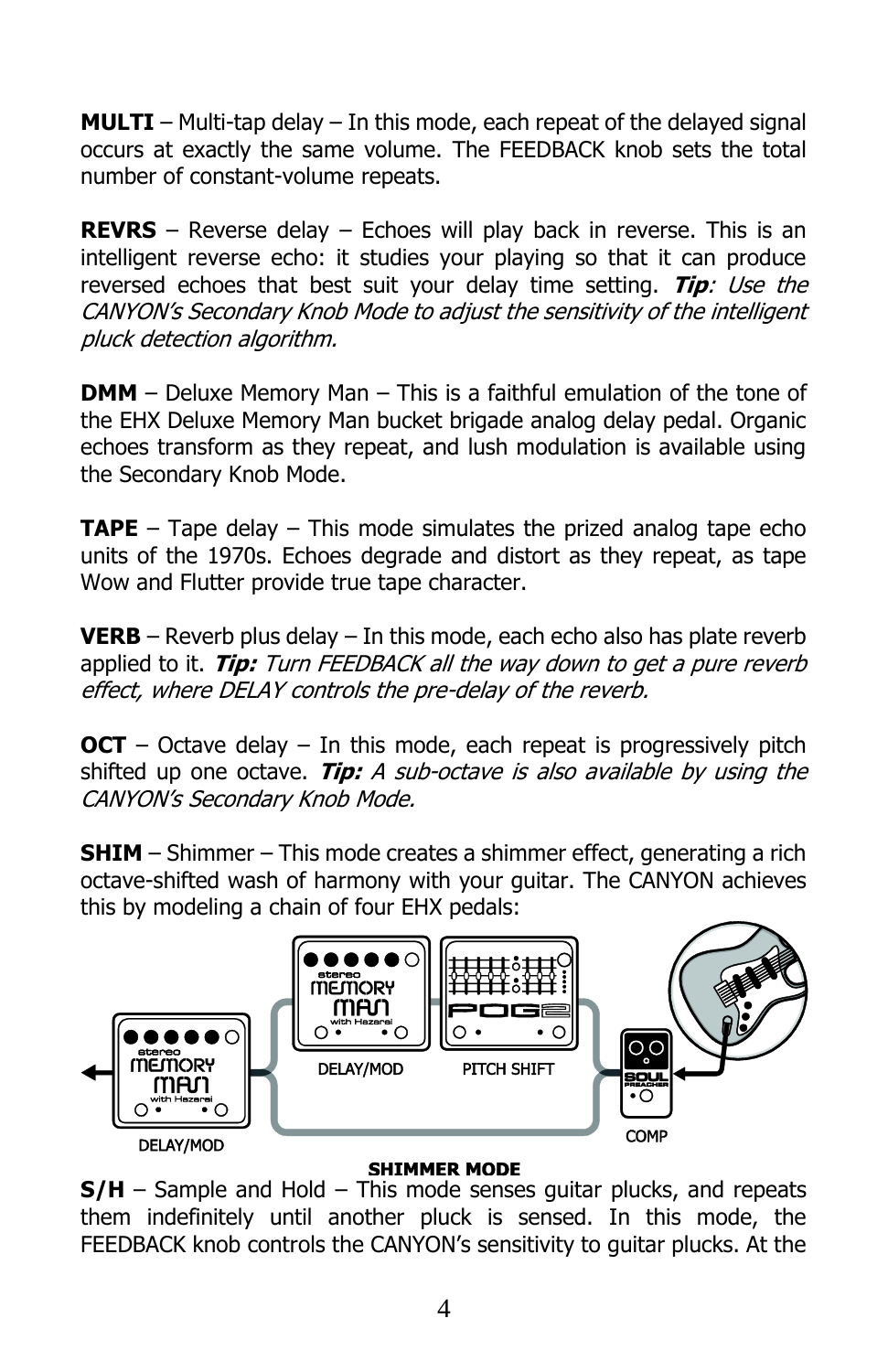minimum position, only the strongest plucks will trigger the S/H mode. As FEEDBACK is turned up, the sensitivity of this mode increases.

**LOOP** – Looper mode – When the CANYON is in LOOP mode, it becomes a looper pedal with a maximum loop length of 62 seconds. A recorded loop is stored permanently, even when the CANYON is removed from power. As a special feature, the FEEDBACK knob controls the level of the existing loop that is preserved when overdubbing.

#### **- USING THE CANYON'S LOOP MODE -**

#### **RECORDING A LOOP**

- 1. To record a loop, press the footswitch once. The LED will light red and recording begins immediately.
- 2. To stop recording the loop, press the footswitch again once. The LED will light green, and the loop will begin playing immediately.
- 3. The FX LVL knob controls the output level of loop playback. Your dry signal remains at unity signal level.
- 4. The loop plays indefinitely. Each time the loop repeats, the LED will briefly turn off.
- 5. **Note:** If the full 62 seconds of loop recording time is reached, recording will stop automatically.

#### **STOPPING & STARTING LOOP PLAYBACK**

- 1. To stop loop playback, press the footswitch two times quickly. **Note:** the LED will turn orange during the first press.
- 2. The LED will light dim green to indicate the presence of recorded loop memory. When powering on the CANYON in LOOP mode, or when switching from an echo mode to LOOP mode, the LED will light bright green for a half second to indicate the presence of loop memory, then turn dim green until playback is started.
- 3. While playback is stopped, press and release the footswitch once to start loop playback. The LED will light green to indicate that the loop is playing.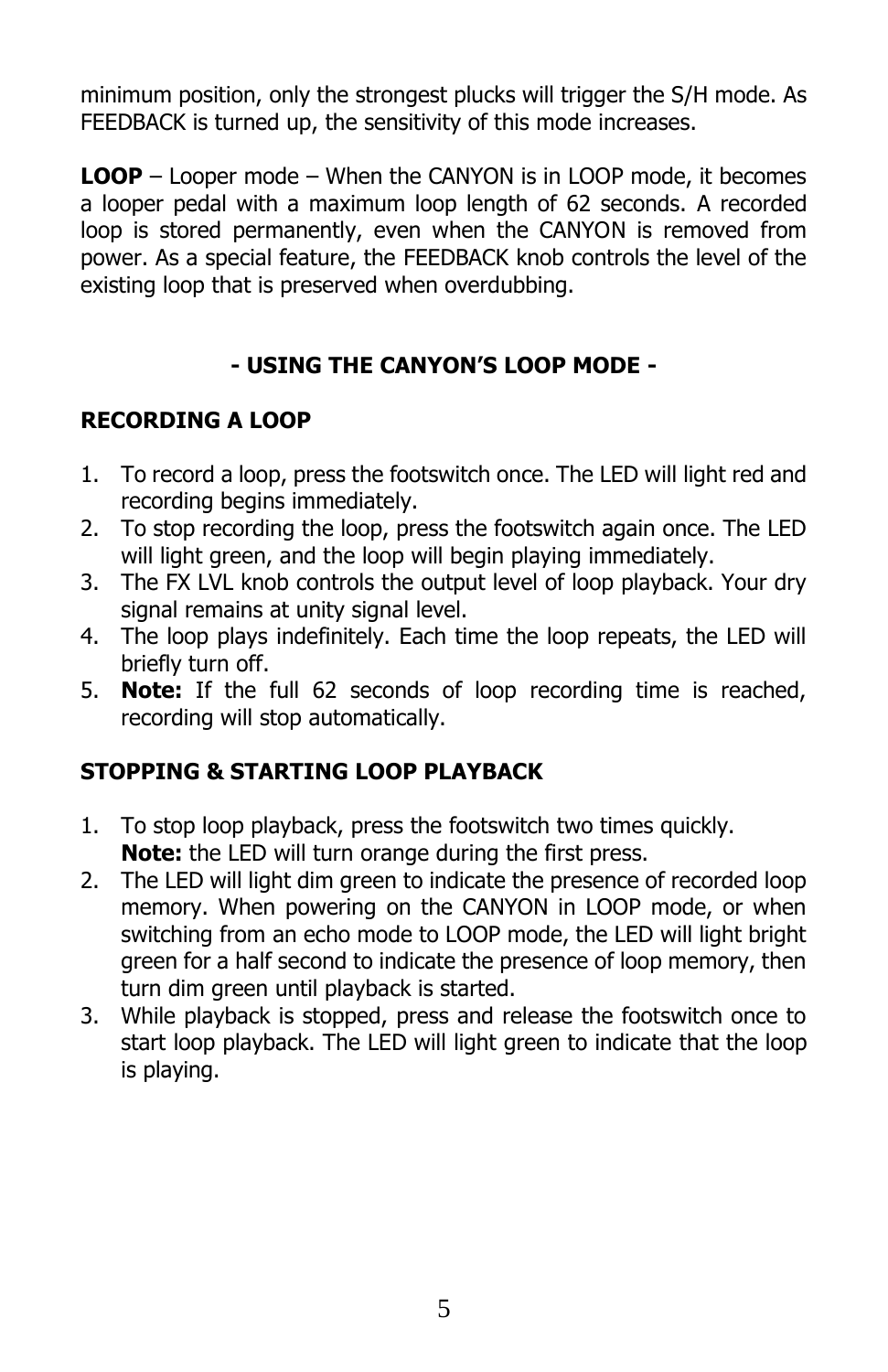#### **RECORDING AN OVERDUB**

- 1. To record an overdub, first begin playing back a recorded loop by pressing the footswitch once to begin playback. The LED will turn green and the loop will begin playing immediately.
- 2. To start recording an overdub, press the footswitch once. The LED will turn orange and new audio will be recorded on top of the original loop.
- 3. The level of previously recorded loop memory preserved after overdubbing is set with the FEEDBACK knob. When this knob is at the maximum position, no volume loss will occur to the previously recorded portion of the loop. When the FEEDBACK knob is set lower, the previous loop memory will be at a lower volume than the recorded overdub.
- 4. To stop overdubbing the loop, press the footswitch again once. The LED will turn green, and the loop will continue playing along with the overdubbed audio.
- 5. Overdubbing will never change the length of the loop.
- 6. If the loop repeats during overdubbing, the LED will turn off briefly. The CANYON can overdub indefinitely, allowing you to continuously add new audio to your loop.
- 7. After finishing an overdub, the Undo/Redo function is enabled. You may undo, then redo the last overdub as many times as you like.

## **UNDO-REDO FUNCTION**

- 1. To undo an overdub (remove the last take) during loop playback, press and hold the footswitch for 1 second. The LED will blink twice and the previous overdub will be removed.
- 2. To redo an overdub (restore the last removed take) during loop playback, press and hold the footswitch for 1 second. The LED will blink twice and the previous overdub will be restored.
- 3. The Undo/Redo function can only be initiated while a loop is playing back. Undo/Redo cannot be performed during overdub, record, or stop modes.
- 4. **Note:** once Undo/Redo is enabled, this function is available until the loop is erased. This is true even after power cycling the CANYON.

#### **ERASING A LOOP**

- 1. To erase a loop, playback must be stopped. If a loop is playing, press the footswitch two times quickly to stop it.
- 2. Press and hold the footswitch for 2 seconds to erase the loop memory. The LED will blink red six times then remain off, indicating that the loop is erased.
- 3. **Note:** the ERASE function is only available when the loop has recorded memory, as indicated by the dim green LED.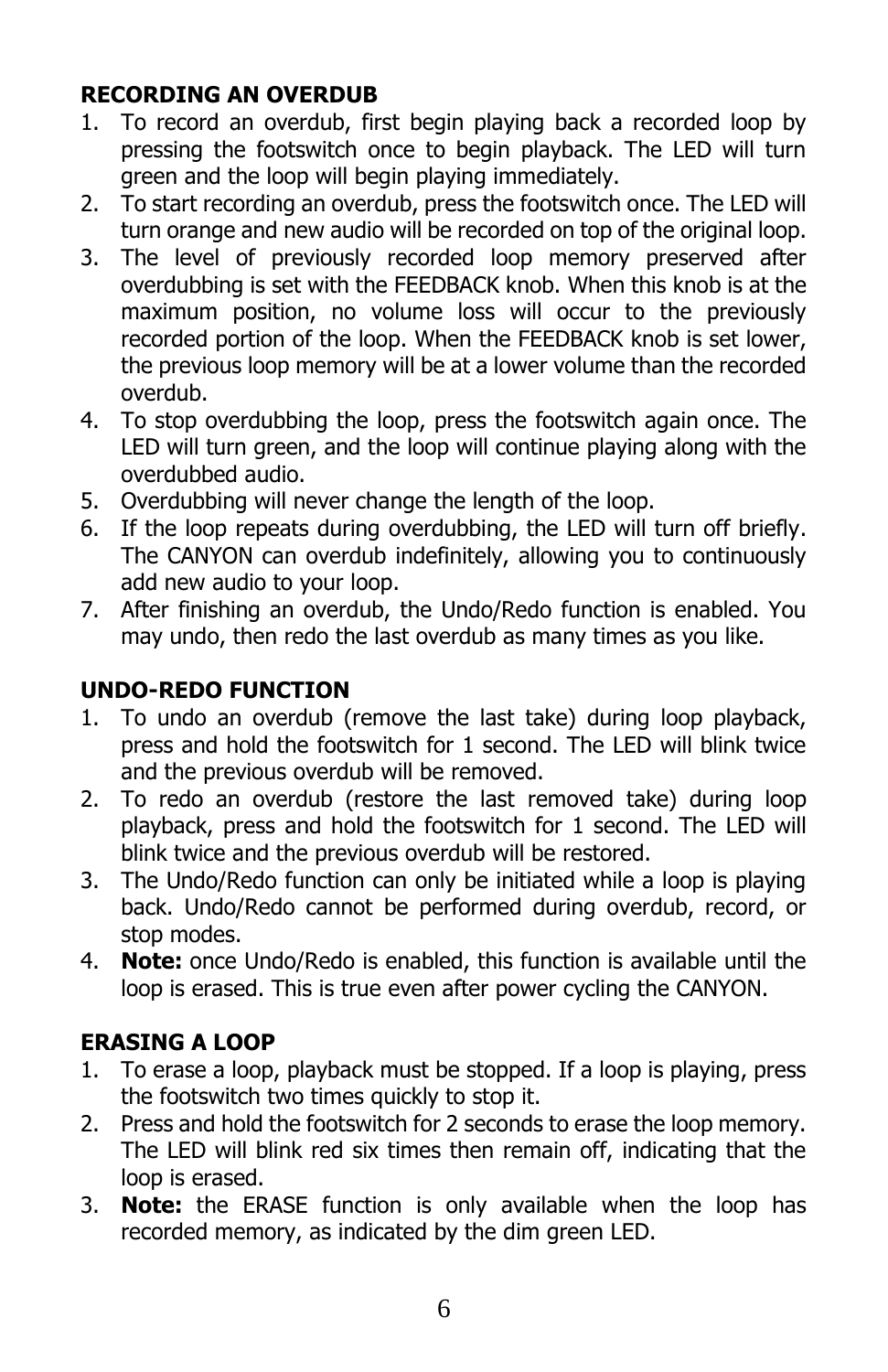## **LOOP MEMORY**

- 1. Any recorded audio is stored automatically to the CANYON's internal memory.
- 2. The recorded loop will remain in memory until it is erased. Power cycling does not erase the saved loop unless power is cut while recording the loop. Any loop or overdub that was being recorded at the time of power loss will not be saved by the CANYON.
- 3. Switching from LOOP mode to any other delay mode on the CANYON does not erase the loop unless the MODE knob is moved while recording the loop.
- 4. If the CANYON has a loop saved in its memory and is turned on in LOOP mode, or if the MODE knob is turned to LOOP mode, the LED will light bright green for half a second, then turn dim green to indicate that there is previously recorded loop memory. If there is no loop in memory, the LED will stay off until a loop is recorded.

#### **- TAP TEMPO WITH THE CANYON -**

In all CANYON modes except for LOOP, the delay time can be set with tap tempo. The CANYON offers two ways of tapping in a tempo: using the built-in footswitch, or using an external tap tempo switch. With either method, you can achieve different rhythms using the TAP DIVIDE button. Pressing the TAP DIVIDE button cycles through three subdivision options, each indicated by the LED color. If you tap in a quarter-note tempo, the tap divide subdivisions will be:

- Red LED: auarter notes (no division)
- Orange LED: dotted eighth notes (3/4 of tapped delay time)
- Green LED: eighth notes (1/2 of tapped delay time)

## **USING THE INTERNAL FOOTSWITCH**

Tap the CANYON's internal footswitch at least two times at a steady tempo. The delay time will be set to your tapping speed, divided by the tap divide setting. The LED will blink at the rate of the delay. **Tip:** When you tap the internal footswitch, the CANYON will enter/exit bypass. If you don't want echoes to stop while setting tap tempo, make sure the TAILS switch is set to ON, or use an external footswitch.

You can also disable the internal footswitch's tap tempo function. This is useful when you want to turn the pedal on/off very quickly. To disable/enable internal tap tempo, unplug power from the CANYON, press and hold the footswitch, then plug power back in while holding the footswitch. The LED will slowly blink five times if tap tempo is turned off, and will blink twice if tap tempo is turned on. The CANYON saves your tap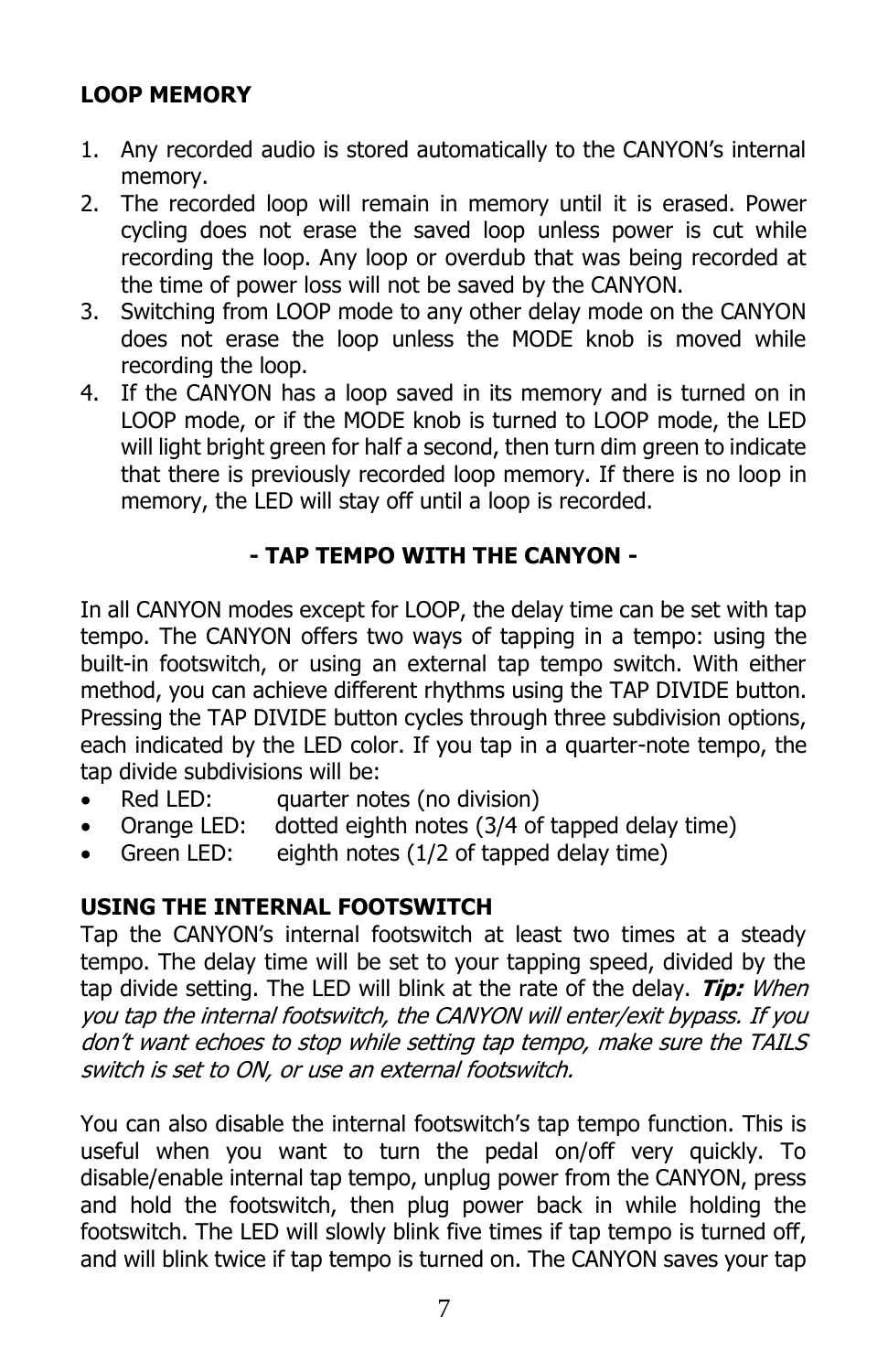tempo enable/disable setting until it is changed again, even if the pedal is removed from power. **Tip:** If you set the Tails switch to ON and disable internal tap tempo, you can quickly switch the CANYON in and out of effect mode to "grab" individual notes or phrases to repeat, or to keep high FEEDBACK settings from becoming too busy.

You can also reset the internal footswitch's tap tempo to the factory setting of enabled by holding the footswitch when resetting secondary knob settings. See step 11 in "Using Secondary Knob Mode" below.

#### **USING AN EXTERNAL FOOTSWITCH**

Connect an external momentary footswitch to the TAP IN jack to control the delay time by tapping in a tempo. The external switch should be normally open. Upon engaging the switch, it should create a short circuit between the Tip and Sleeve of the plug. Tap the external footswitch at least two times at a steady tempo. The delay time will be set to your tapping speed, divided by the tap divide setting. The LED will blink at the rate of the delay.

Plugging in an external tap switch always disables the internal footswitch's tap tempo functionality.

#### **- SECONDARY KNOB FUNCTIONALITY -**

The CANYON allows you to take even more control over the tone of each delay mode by accessing "hidden" parameters through Secondary Knob Mode. Use the secondary knob functions to fine tune the exact tone you want, or push the CANYON into wild, unexpected sonic territory.

#### **USING SECONDARY KNOB MODE**

- 1. Turn the MODE knob to the mode you would like to edit. Secondary knob functions are available in every mode except for ECHO and LOOP.
- 2. Press and hold the TAP/DIVIDE switch for 1 second. The LED will blink in an on-on-off pattern to indicate that the CANYON is now in Secondary Knob Mode.
- 3. Turn the DELAY or FEEDBACK knobs to edit the secondary knob function for that delay mode.
- 4. To exit Secondary Knob Mode, press and release the TAP/DIVIDE switch. The LED will stop blinking. The delay time and feedback amount set by the DELAY and FEEDBACK knobs before entering Secondary Knob Mode is preserved until those knobs are moved.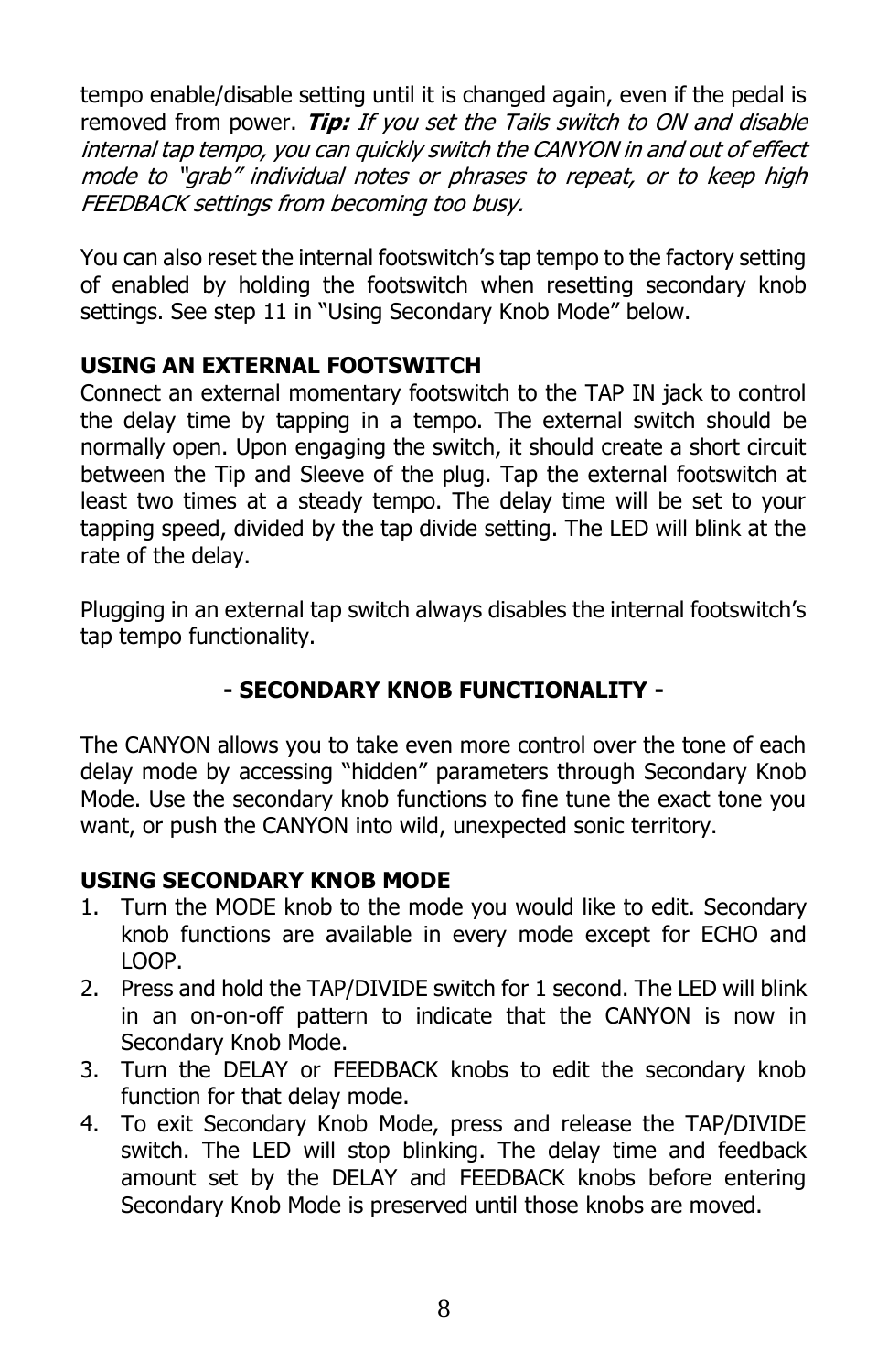#### **USING OTHER CONTROLS IN SECONDARY KNOB MODE**

- 1. The FX LVL and MODE knobs always function normally in Secondary Knob Mode. The FEEDBACK knob functions normally if there is no secondary knob function for that knob (in MULTI, REVRS, and S/H delay modes). Turning the MODE knob to ECHO or LOOP will exit Secondary Knob Mode.
- 2. When using the DELAY or FEEDBACK knob to set a secondary knob function, the delay time and feedback amount that was set by those knobs before entering Secondary Knob Mode is preserved.
- 3. The footswitch functions normally in Secondary Knob Mode. If the footswitch is used to put the CANYON in bypass mode, Secondary Knob Mode will remain active, and moving the knobs will change their secondary knob functions. The LED will blink in a shorter version of the Secondary Knob Mode pattern. If tap tempo mode is enabled, you can use the footswitch to tap in a new delay time.
- 4. Secondary knob settings are preserved when switching away from a particular delay mode, and are preserved when power cycling the CANYON. When secondary knob functions are set in one delay mode, they do not affect the secondary knob functions of another mode (example: changing the modulation depth of MOD mode does not change the modulation depth of DMM mode).

#### **ERASING SECONDARY KNOB SETTINGS**

- 1. To erase the secondary knob settings of a particular mode, press and hold the TAP/DIVIDE switch. Then, while holding TAP/DIVIDE, press and hold the footswitch for 2 seconds. The LED will blink quickly indicating that the secondary knob settings of the current mode have been reset to the default factory settings.
- 2. To erase the secondary knob settings of every mode and restore them all to factory defaults, first unplug the CANYON from power. Press and hold the TAP/DIVIDE switch. Then, while holding TAP/DIVIDE, plug power back in to the CANYON. The LED will blink quickly, indicating that all secondary knob functions have been restored to the factory default.
- 3. To erase the secondary knob settings of every mode and reset the internal footswitch's tap tempo to the factory default, first unplug the CANYON from power. Press and hold both the TAP/DIVIDE switch and the footswitch. Then, while holding both switches, plug power back in to the CANYON. The LED will cycle through red, orange and green to indicate that the CANYON has been restored to factory default secondary knob settings and tap tempo settings.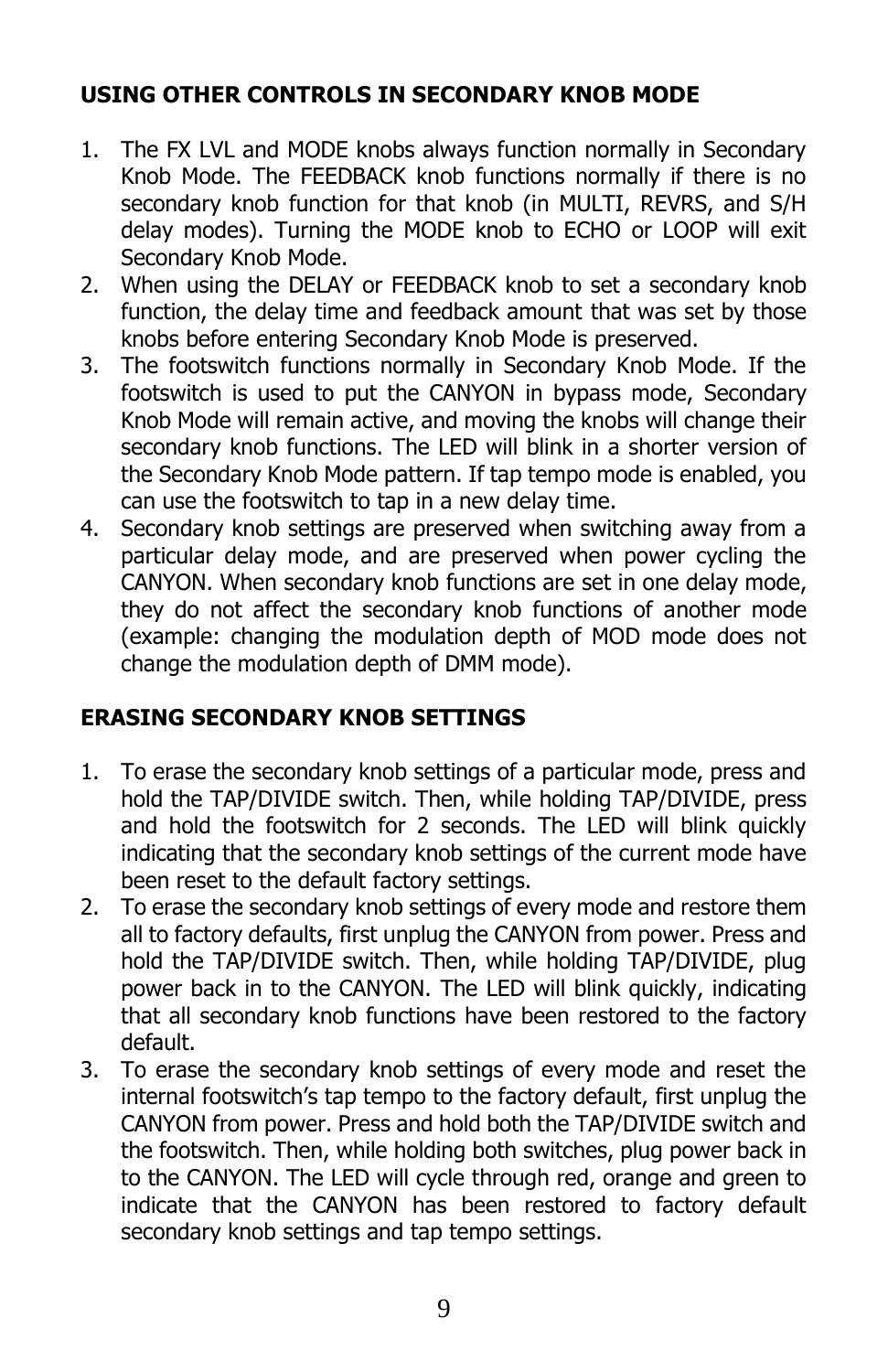#### **SECONDARY KNOB FUNCTIONS BY DELAY MODE**

**ECHO** – No secondary knob functions.

**MOD** – The DELAY knob controls modulation rate. Factory default is 0.15Hz, at the 8 o'clock position of the knob. This can be adjusted from 0.01Hz to 328Hz. The FEEDBACK knob controls modulation depth. Default is at the 12 o'clock position of the knob.

**MULTI** – The DELAY knob controls volume decay/swell. Factory default is at 12 o'clock, with no decay or swell. As the knob is turned up, the first delayed echoes will become quieter. At maximum position, the echoes will increase in volume from silence. As the knob is turned down, the last delayed echoes will become quieter. At minimum position, the echoes will decay to silence, which will sound identical to ECHO mode.

**REVRS** – The DELAY knob controls pluck sensitivity. Turn the knob up to make the CANYON more sensitive to your pluck attack, turn it down to reduce sensitivity. Factory default is maximum sensitivity with the knob fully clockwise.

**DMM** – The CANYON can emulate the lush analog modulation of the EHX Deluxe Memory Man. It is disabled as a factory default, but can be turned on using the FEEDBACK knob in secondary knob mode. FEEDBACK controls modulation depth, and factory default is zero, with the knob fully counterclockwise. Turn the knob up to increase modulation. The DELAY knob controls modulation rate. Factory default is 0.75Hz, at the 10 o'clock position of the knob, which corresponds to the Deluxe Memory Man's Chorus setting. Set this knob to the noon position to reach the DMM's Vibrato setting.

**TAPE** – The DELAY knob controls the amount of tape distortion, emulating an aging tape. Factory default is 10 o'clock. The FEEDBACK knob controls Tape Flutter modulation depth. Factory default is 9 o'clock. Turn both knobs to the minimum position for a clean, fresh tape tone.

**VERB** – The DELAY knob controls the reverb time. Factory default is 11 o'clock. Turn this knob up for longer reverb tails, turn it down for shorter. The FEEDBACK knob controls a low pass filter on the reverb. Factory default is set to maximum. Turn this knob down to get a darker reverb sound.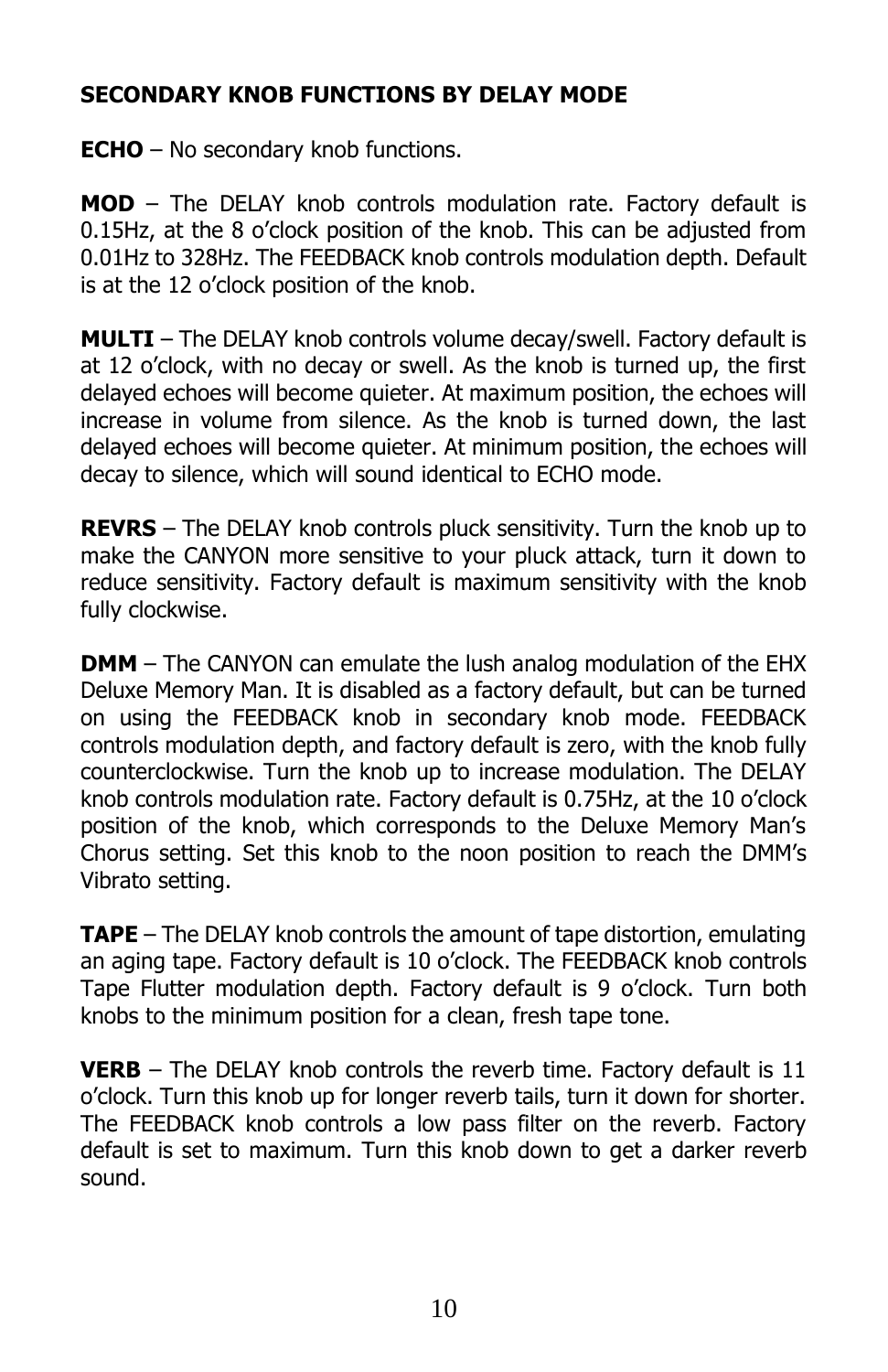**OCT** – Using Secondary Knob Mode, it is possible to get ascending octaves, descending octaves, or both with the CANYON. The DELAY knob controls the Up Octave (ascending). Factory default is the maximum position. The FEEDBACK controls the Sub Octave (descending). Factory default is the minimum position, in which the Sub Octave is muted.

**SHIM** – The DELAY knob controls a low pass filter on the shimmer effect. Factory default is set to maximum (filter wide open). Turn this knob down to get a warmer shimmer sound. The FEEDBACK knob controls modulation depth. Factory default is set to 9 o'clock.

**S/H** – Similarly to MULTI mode, the DELAY knob controls volume decay/swell on Sample/Hold mode. Factory default is set to 12 o'clock with no decay or swell. If the knob is turned above 12 o'clock, the echoes will begin silent and increase in volume until the level set by the FX LVL knob. As the knob is turned up, the amount of time it takes to reach full volume increases. If this knob is turned below 12 o'clock, the repeats will decay. As the knob is turned down, the amount of time it takes to reach silence decreases.

**LOOP** – No secondary knob functions.

#### **SECONDARY KNOBS CHART**

**Tip:** cut out this chart as a handy go-to reference for the Canyon's Secondary Knob Controls.

| <b>MODE</b>  | <b>DELAY</b>       | <b>FEEDBACK</b>   |
|--------------|--------------------|-------------------|
| <b>ECHO</b>  |                    |                   |
| <b>MOD</b>   | Modulation rate    | Modulation depth  |
| <b>MULTI</b> | Volume decay/swell |                   |
| <b>REVRS</b> | Pluck sensitivity  |                   |
| <b>DMM</b>   | Modulation rate    | Modulation depth  |
| <b>TAPE</b>  | Tape distortion    | Flutter mod depth |
| <b>VERB</b>  | Reverb time        | Reverb tone       |
| OCT          | Octave up level    | Sub octave level  |
| <b>SHIM</b>  | Low-pass filter    | Modulation depth  |
| S/H          | Volume decay/swell |                   |
| LOOP         |                    |                   |